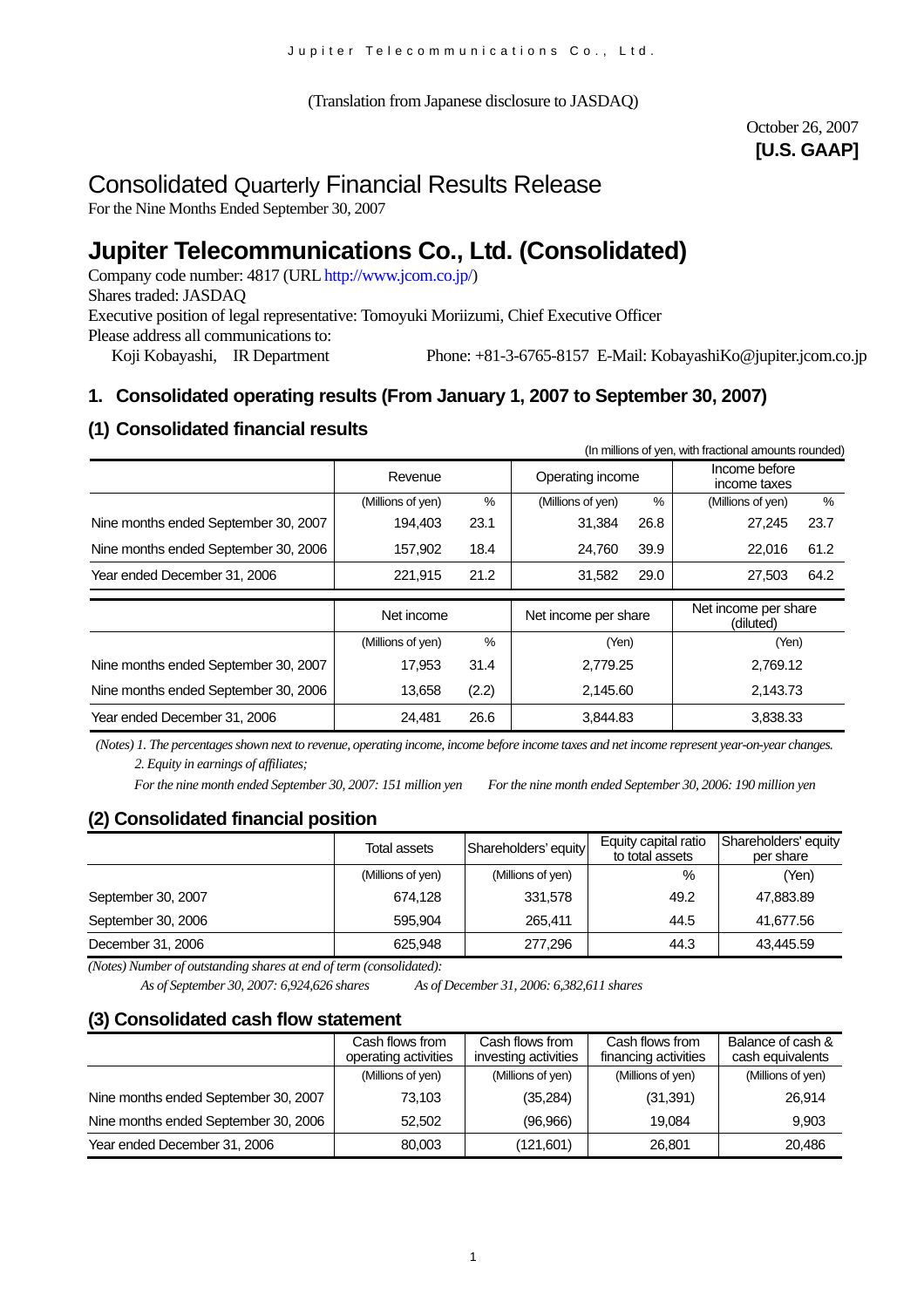## **2. Dividend information**

|                    | Dividend per share (Yen) |
|--------------------|--------------------------|
|                    | Third quarter ended      |
| September 30, 2007 |                          |
| September 30, 2006 |                          |

### **3. Consolidated forecasts for December 2007 term (from January 1, 2007 to December 31, 2007)**

|        | Revenue           |       | Operating income  |       | Income before<br>income taxes |      |                   |       | Net income |  | Net income<br>per share |
|--------|-------------------|-------|-------------------|-------|-------------------------------|------|-------------------|-------|------------|--|-------------------------|
|        | (Millions of ven) | (9/0) | (Millions of yen) | (9/0) | (Millions of ven)             | (%)  | (Millions of ven) | (%)   | (Yen)      |  |                         |
| Annual | 264.500           | 19.2  | 40.500            | 28.2  | 35,000                        | 27.3 | 22.500            | (8.1) | 3.421.09   |  |                         |

*(Notes) The percentages shown next to revenue, operating income, income before income taxes and net income represent year-on-year changes* 

## **4. Other information**

- (1) Change of material subsidiaries : None
- (2) Adoption of any simplified accounting method : None
- (3) Change of accounting policy : None

(Cautionary note regarding future-related information)

The forecasts contained in this report have been prepared on the basis of information that is currently available. Because such estimates are inherently very uncertain, actual results may differ from the forecasts. The Company does not guarantee that it will achieve these estimated results and advises readers to refrain from depending solely on these forecasts. Readers should also note that the Company is under no obligation to revise this information on a regular basis.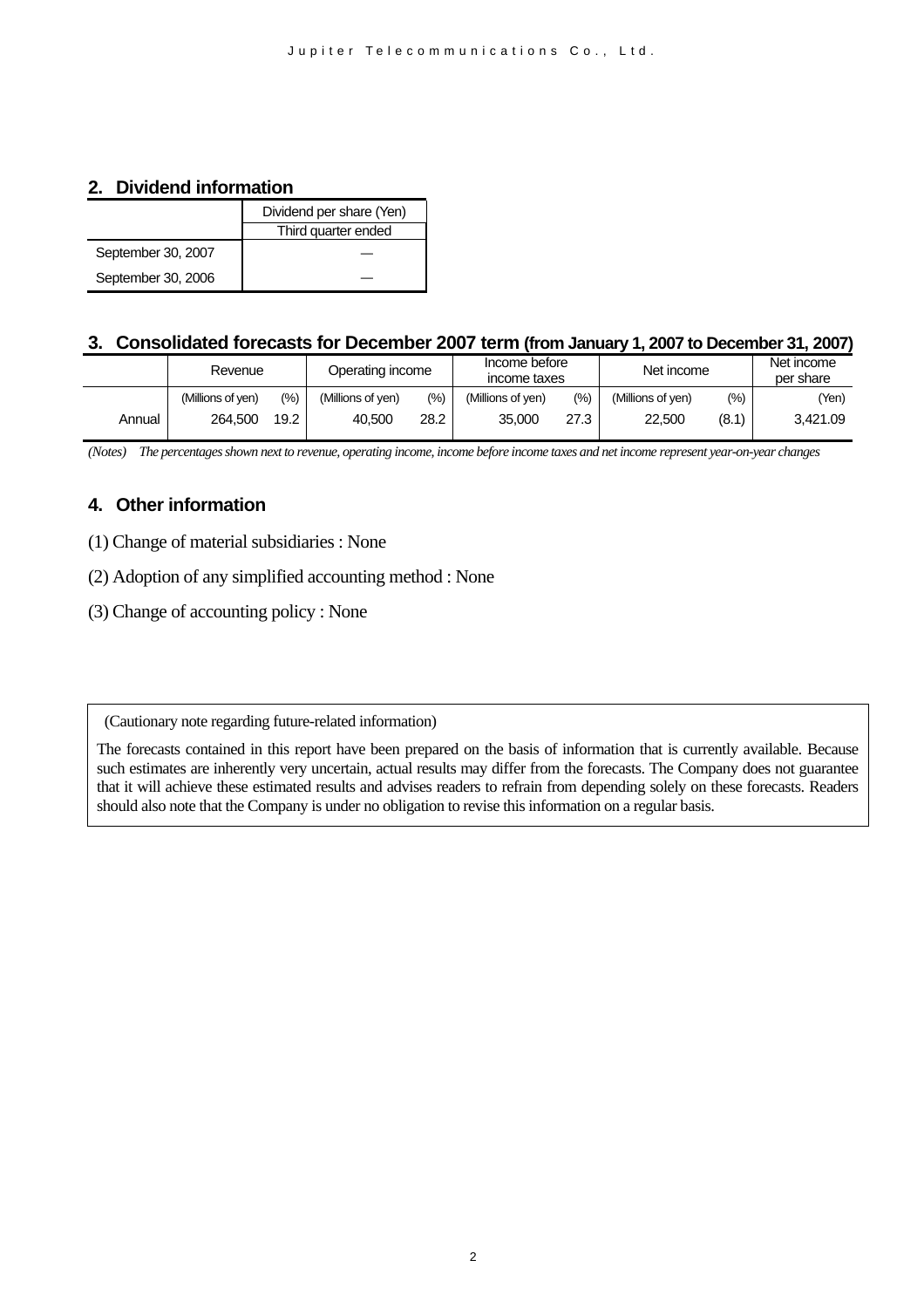## **1. Qualitative information regarding consolidated business results**

In the third quarter of the fiscal year ending December 31, 2007, Jupiter Telecommunications Co., Ltd's consolidated group (the J:COM Group) steadily implemented its "Volume plus Value" growth strategy. On September 1, 2007, Jupiter TV Co., Ltd. (JTV), Japan's largest multi-channel operator in Japan, was merged with J:COM Group. With the merger, the J:COM Group is positioned to provide a full range of services from content creation and supply of programs in the multi-channel market, to program distribution for customers.

As part of its volume strategy, the J:COM Group focused its efforts on gaining new customers through the sales of bulk contracts for multiple dwelling units, a popular service that is a source of stable income for the J:COM Group. The sales push was centered on the marketing activities of approximately 2,000 direct sales representatives covering all parts of Japan.

As part of its value strategy, the J:COM Group sought to increase the average monthly revenue per unit (ARPU) by increasing the number of services offered per subscribing households (bundle ratio) and improving the value of existing services it already offers.

In the area of cable television services, the J:COM Group focused on gaining new subscribers to digital services, and promoting a shift from analog to digital services among existing subscribers. As a result, the cable television digital migration rate (the percentage of CATV subscribing households who have digital CATV service) as of September 30, 2007 was 63%, an increase from 47% as of September 30, 2006.

In the area of high-speed Internet access services, the J:COM Group introduced in September 2007 the J:COM NET Ultra 160 Mbps super high-speed Internet service for single and small-scale multiple dwelling units within 12 systems of the Kansai region.

Furthermore, in order to generate and develop new business opportunities, the J:COM Group established Media Business Department in March 2007 and took steps to strengthen its advertising media business. As one element in this effort, in July 2007, the J:COM Group acquired an 80% interest in Recruit Visual Communications Co., Ltd., a wholly-owned subsidiary of Recruit Co., Ltd. The new subsidiary was renamed Jupiter Visual Communications, Co., Ltd. In September 2007, Dentsu Inc. acquired a 10% equity stake in Jupiter Visual Communications Co., Ltd., a move which paves the way for the two companies to work on the joint development of new advertising media and advertising methods.

As a result of the aforementioned measures, subscribing households (the number of households that subscribe to one or more services) of consolidated system operators increased by 473,900 (or 22%) from September 30, 2006, to 2,615,300 households as of September 30, 2007. By type of service, cable television subscribers increased by 381,700 households (or 21%) from September 30, 2006 to 2,159,700 households as of September 30, 2007. The number of high-speed Internet access and telephony services subscribers increased year over year by 228,900 (or 24%) and 207,300 (or 20%) respectively. This brought high-speed Internet access subscribers to 1,182,000 and telephony service subscribers to 1,259,900 households as of September 30, 2007. The bundle ratio decreased from 1.77 as of September 30, 2006 to 1.76 as of September 30, 2007. However, the ratio excluding the Cable West Group improved to 1.81 as of September 30, 2007. Also ARPU decreased from ¥7,756 for the nine months ended September 30, 2006 to ¥7,668 for the nine months ended September 30, 2007. However, excluding the Cable West Group, APRU increased to ¥7,931 as of September 30, 2007.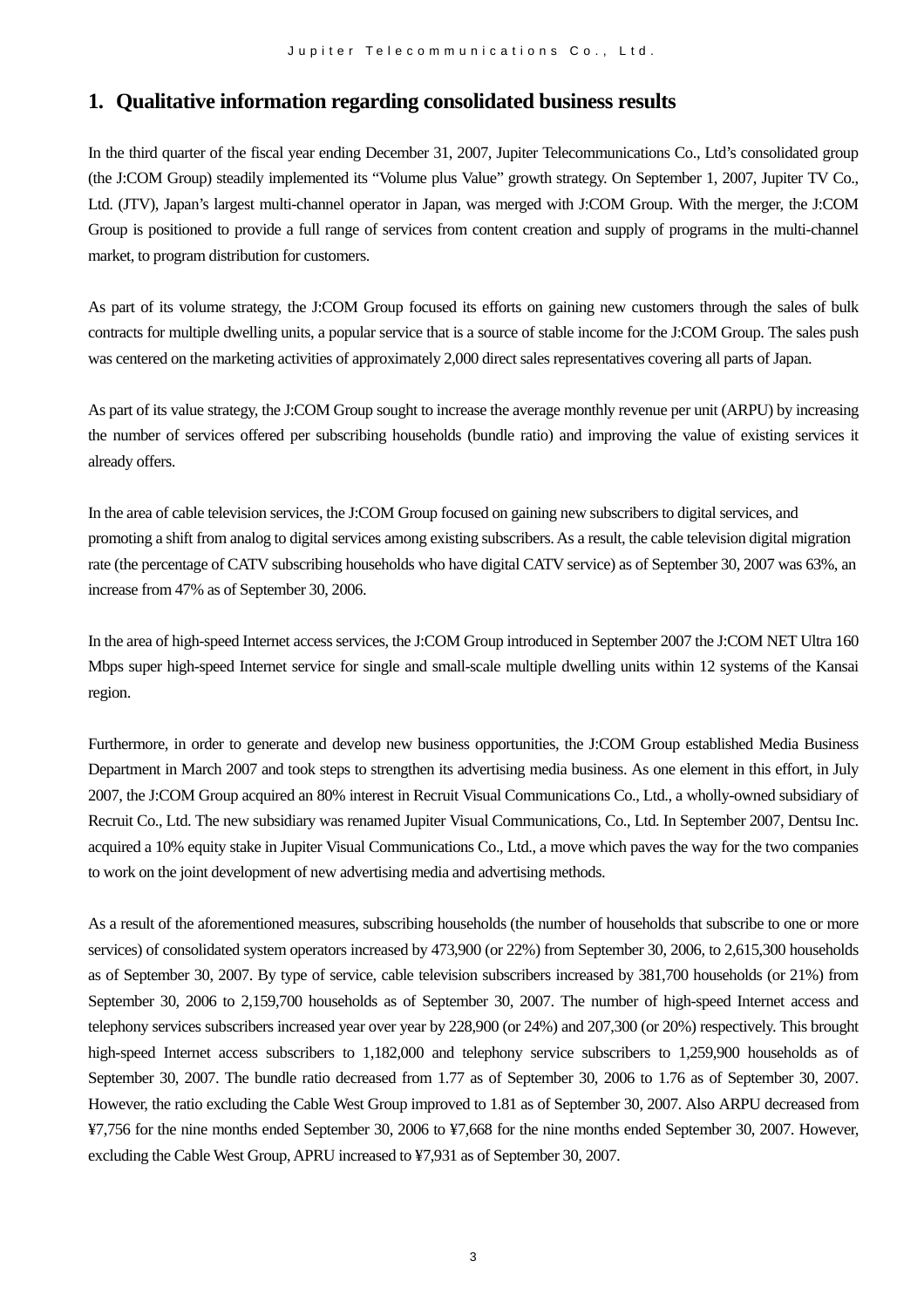Revenue

Revenue increased by ¥36,501 million, or 23%, from ¥157,902 million for the nine months ended September 30, 2006 to ¥194,403 million for the nine months ended September 30, 2007.

Subscription fees increased by ¥29,329 million, or 21%, from ¥141,617 million for the nine months ended September 30, 2006 to ¥170,946 million for the nine months ended September 30, 2007. This increase was due primarily to a 9% organic growth in subscription fees and the addition of subscription fees from newly consolidated subsidiaries.

Cable television subscription fees increased by ¥18,224 million, or 25%, from ¥73,355 million for the nine months ended September 30, 2006 to ¥91,579 million for the nine months ended September 30, 2007. The increase in cable television subscription revenue was due to a 9% organic growth of subscription fees and the increasing proportion of cable television subscribers who subscribe to our digital service, for which we charge a higher fee compared to analog service. As of September 30, 2007, 63% of cable television subscribers were receiving our digital service, compared to 47% as of September 30, 2006.

High-speed Internet subscription fees increased by ¥7,240 million, or 17%, from ¥42,203 million for the nine months ended September 30, 2006 to ¥49,443 million for the nine months ended September 30, 2007. The increase in high-speed Internet subscription fees was primarily attributable to an 8% organic growth in subscription fees and the addition of fees from newly consolidated subsidiaries partially offset by lower ARPU due to product bundling discounts.

Telephony subscription fees increased by ¥3,865 million, or 15%, from ¥26,059 million for the nine months ended September 30, 2006 to ¥29,924 million for the nine months ended September 30, 2007. The increase in telephony subscription fees was attributable to a 12% organic increase in subscription fees and the addition of fees from newly consolidated subsidiaries, partially offset by a decrease in telephonyARPU.

Other revenue increased by ¥7,172 million, or 44%, from ¥16,285 million for the nine months ended September 30, 2006 to ¥23,457 million for the nine months ended September 30, 2007. This increase is related to individually insignificant increases in various revenue categories including poor reception compensation, construction, installation, advertising, program production, commission and other fees, and charges and sales made to our unconsolidated managed franchises for management, programming, construction materials and other services.

Operating and programming costs increased by ¥13,316 million, or 21 %, from ¥64,297 million for the nine months ended September 30, 2006 to ¥77,613 million for the nine months ended September 30, 2007. This increase was primarily attributable to the aggregate impact of acquisitions and costs directly related to growth of our subscriber base. Increases in labor and related costs, construction related expenses, network and maintenance costs, and other individually insignificant items also contributed to the increase.

Selling, general and administrative expenses increased by ¥6,563 million, or 21 %, from ¥31,603 million for the nine months ended September 30, 2006 to ¥38,166 million for the nine months ended September 30, 2007. This increase is primarily attributable to the aggregate impact of acquisitions and the increase in labor and related costs.

Depreciation and amortization expenses increased by ¥9,998 million, or 27%, from ¥37,242 million for the nine months ended September 30, 2006 to ¥47,240 million for the nine months ended September 30, 2007. The increase is primarily attributable to the aggregate impact of acquisitions and additions to fixed assets related to the installation of services to new customers.

Operating income, as a result, increased by ¥6,624 million, or 27%, from ¥24,760 million for the nine months ended September 30, 2006 to ¥31,384 million for the nine months ended September 30, 2007.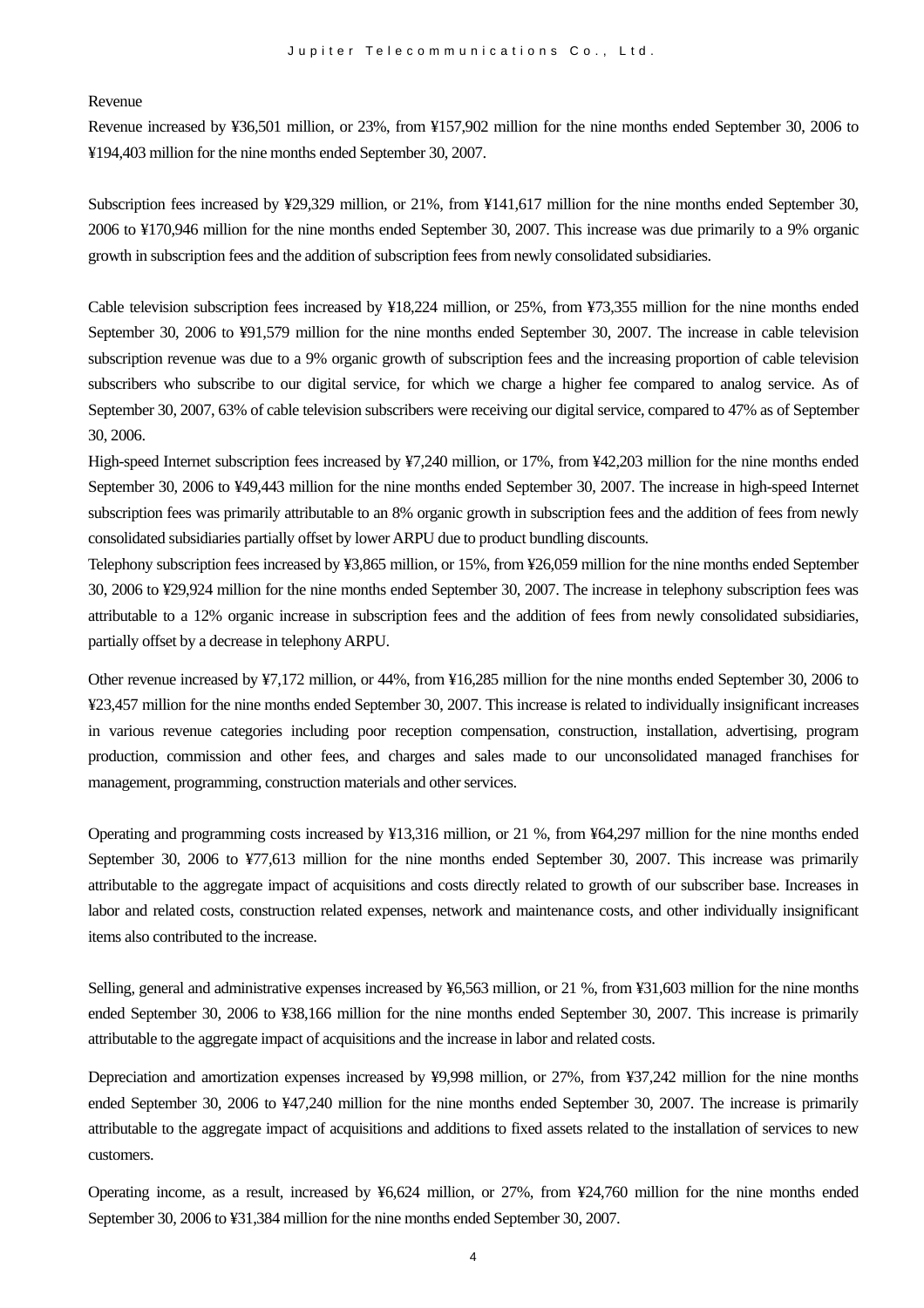Interest expense, net increased by ¥680 million, or 27%, from ¥2,489 million for the nine months ended September 30, 2006 to ¥3,169 million for the nine months ended September 30, 2007. The increase is primarily due to ¥52 billion of additional borrowings related to the acquisition of Cable West in September 2006.

Income before income taxes increased by ¥5,229 million, or 24%, from ¥22,016 million for the nine months ended September 30, 2006 to ¥27,245 million for the nine months ended September 30, 2007 for the reasons above.

Net income increased by ¥4,295 million, or 31%, from ¥13,658 million for the nine months ended September 30, 2006 to ¥17,953 million for the nine months ended September 30, 2007 for the reasons set forth above.

## **2. Financial position**

#### **Asset, Liability and Stockholders' equity**

Total assets increased by ¥48,180, million, from ¥625,948 million as of December 31, 2006 to ¥674,128 million as of September 30, 2007. The increase is primarily due to the merger with JTV.

Total liabilities decreased by ¥6,983 million, from ¥344,602 million as of December 31, 2006 to ¥337,619 million as of September 30, 2007. The decrease is primarily due to a decrease in long-term debt.

Stockholders' equity increased by ¥54,282 million, from ¥277,296 million as of December, 2006 to ¥331,578 million as of September 30, 2007. The increase is primarily due to the merger with JTV.

#### **Cash flows**

For the nine months ended September 30, 2007, our cash and cash equivalents increased by ¥6,428 million, from ¥20,486 million to ¥26,914 million, primarily as a result of cash provided by operating activities, offset by cash used for capital expenditures, payment of long-term debt and capital lease obligations.

*Cash Provided by Operating Activities.* Net cash provided by operating activities was ¥73,103 million for the nine months ended September 30, 2007, compared to ¥52,502 million for the nine months ended September 30, 2006, or an increase of ¥20,601 million. The increase was primarily the result of ¥16,460 million increase in revenue less selling, general and administrative and operating expenses (exclusive of stock compensation, depreciation, amortization).

*Cash Used in Investing Activities.* Net cash used in investing activities was ¥35,284 million for the nine months ended September 30, 2007, compared to ¥96,966 million for the nine months ended September 30, 2006, or an decrease of ¥61,682 million, primarily due to ¥57,256 million decrease in acquisitions of new subsidiaries or merger, net of cash acquired.

*Cash Used in Financing Activities.* Net cash used in financing activities was ¥31,391 million for the nine months ended September 30, 2007, compared to net cash provided by financing activities of ¥19,084 million for the nine months ended September 30, 2006. The net cash used in financing activities for the nine months ended September 30, 2007 consisted of ¥22,404 million net payments of short term loans and long-term debt and ¥11,724 million of principle payments under capital lease obligations, offset by ¥2,757 million in proceeds from the issuance of common stock.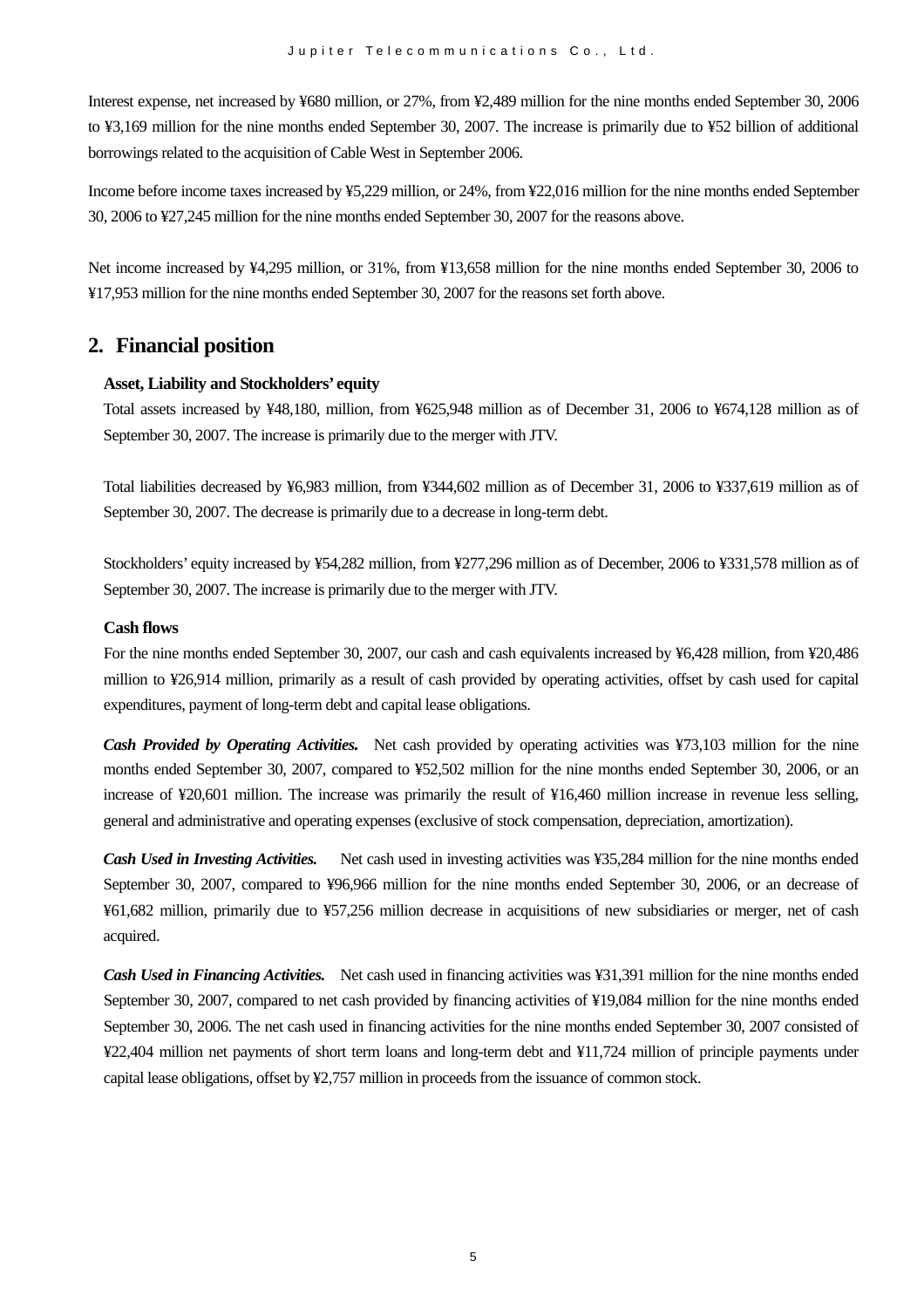## **3. Forecasts for the Fiscal Year Ending December 2007**

The forecasts that were previously announced by the Company on July 30, 2007 have been updated as follows, with revisions explained.

| (Millions of yen, except percentages) |         |                  |                               |            |  |  |
|---------------------------------------|---------|------------------|-------------------------------|------------|--|--|
|                                       | Revenue | Operating income | Income before<br>income taxes | Net income |  |  |
| Last disclosure (A)                   | 263,000 | 37,500           | 31,000                        | 20,500     |  |  |
| Forecast (B)                          | 264,500 | 40,500           | 35,000                        | 22,500     |  |  |
| Change (B-A)                          | 1,500   | 3,000            | 4,000                         | 2.000      |  |  |
| Change %                              | 0.6     | $8.0\%$          | 12.9                          | 9.8        |  |  |
| Year ended December 2006              | 221.915 | 31,582           | 27,503                        | 24,481     |  |  |

Explanation:

We forecast that revenue will increase 1,500 million more than our previous forecast due to our results of operations for the 9 months ended September 30, 2007. Operating income will increase 3,000 million from 37,500 million, our previous forecast to 40,500 million due to our cost reduction efforts. As a result, income before income taxes and net income will increase 4,000 million and 2,000 million, respectively.

## **4. Others**

- 1 Changes in significant consolidated subsidiaries None
- 2 Adoption of simplified accounting method None
- 3 Change in accounting principles and procedures None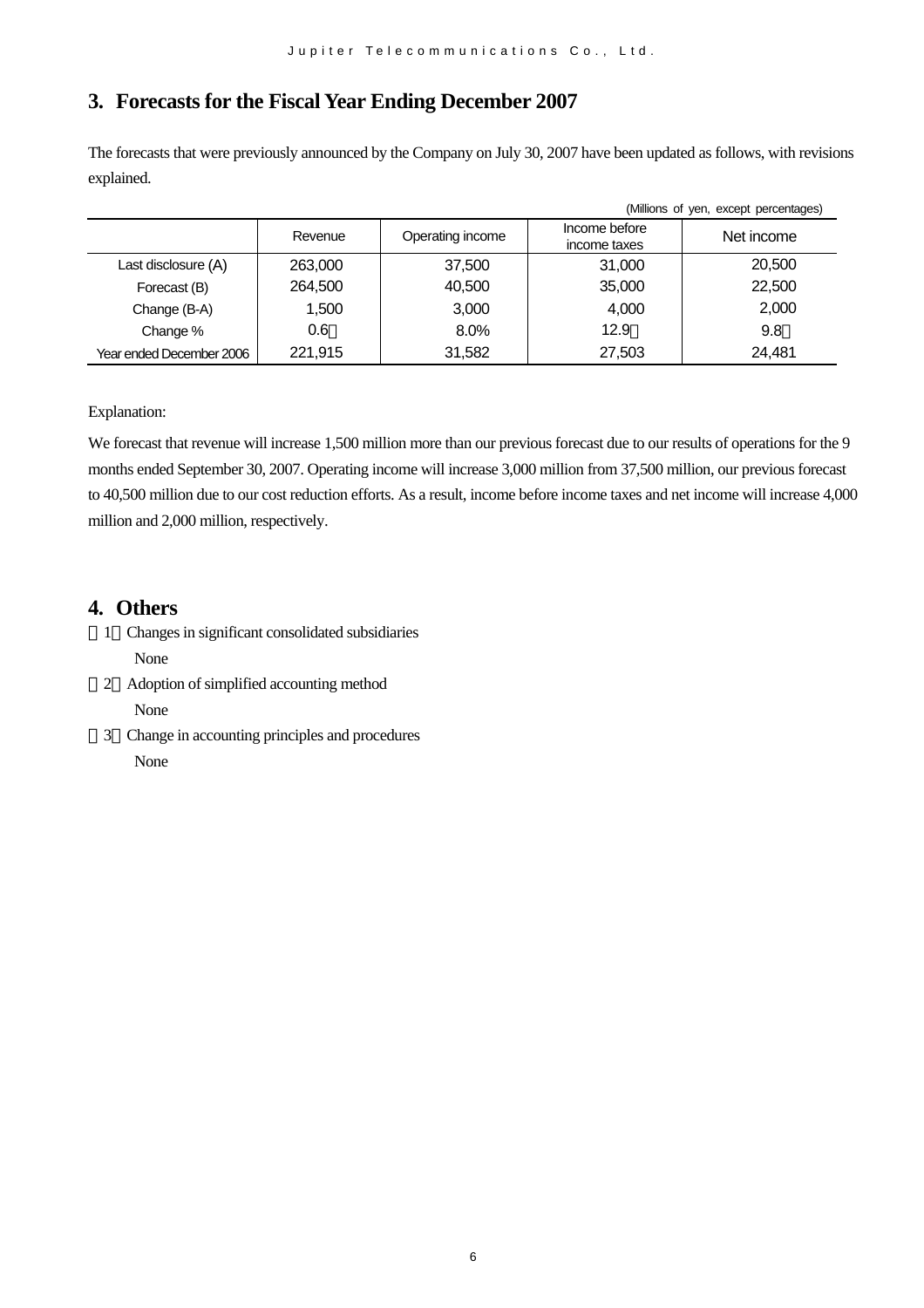## **Consolidated Financial Statements**

### **JUPITER TELECOMMUNICATIONS CO., LTD. AND SUBSIDIARIES**

### **CONSOLIDATED STATEMENTS OF OPERATIONS**

|                                                                     | (YEN IN MILLIONS, EXCEPT SHARE AND PER SHARE AMOUNTS) |                                               |           |        |                             |  |
|---------------------------------------------------------------------|-------------------------------------------------------|-----------------------------------------------|-----------|--------|-----------------------------|--|
| <b>Account</b>                                                      | Nine months<br>ended<br>September 30,<br>2007         | Nine months<br>ended<br>September 30,<br>2006 | Change    |        | Year ended<br>Dec. 31, 2006 |  |
|                                                                     | Amount                                                | Amount                                        | Amount    | (%)    | <b>Amount</b>               |  |
| Revenue:                                                            |                                                       |                                               |           |        |                             |  |
| Subscription fees                                                   | 170,946                                               | 141,617                                       | 29,329    | 20.7   | 196,515                     |  |
| Other                                                               | 23,457                                                | 16,285                                        | 7,172     | 44.0   | 25,400                      |  |
|                                                                     | 194,403                                               | 157,902                                       | 36,501    | 23.1   | 221,915                     |  |
| Operating costs and expenses                                        |                                                       |                                               |           |        |                             |  |
| Operating and programming costs                                     | (77, 613)                                             | (64, 297)                                     | (13, 316) | (20.7) | (92, 297)                   |  |
| Selling, general and administrative                                 | (38, 166)                                             | (31,603)                                      | (6, 563)  | (20.8) | (43,992)                    |  |
| Depreciation and amortization                                       | (47, 240)                                             | (37, 242)                                     | (9,998)   | (26.8) | (54, 044)                   |  |
|                                                                     | (163,019)                                             | (133, 142)                                    | (29, 877) | (22.4) | (190, 333)                  |  |
| Operating income                                                    | 31,384                                                | 24,760                                        | 6,624     | 26.8   | 31,582                      |  |
| Other income (expenses) :                                           |                                                       |                                               |           |        |                             |  |
| Interest expense, net:                                              |                                                       |                                               |           |        |                             |  |
| <b>Related parties</b>                                              | (986)                                                 | (805)                                         | (181)     | (22.6) | (1, 109)                    |  |
| Other                                                               | (2, 183)                                              | (1,684)                                       | (499)     | (29.6) | (2, 413)                    |  |
| Other income, net                                                   | 367                                                   | 452                                           | (85)      | (18.8) | 253                         |  |
| Income before income taxes and<br>other items                       | 28,582                                                | 22,723                                        | 5,859     | 25.8   | 28,313                      |  |
| Equity in earnings of affiliates                                    | 151                                                   | 190                                           | (39)      | (20.4) | 371                         |  |
| Minority interest in net income of<br>consolidated subsidiaries     | (1,488)                                               | (897)                                         | (591)     | (65.9) | (1, 181)                    |  |
| Income before income taxes                                          | 27,245                                                | 22,016                                        | 5,229     | 23.7   | 27,503                      |  |
| Income tax expense                                                  | (9,292)                                               | (8,358)                                       | (934)     | (11.2) | (3,022)                     |  |
| Net income                                                          | 17,953                                                | 13,658                                        | 4,295     | 31.4   | 24,481                      |  |
| Per Share data                                                      |                                                       |                                               |           |        |                             |  |
| Net income per share - basic                                        | 2,779.25                                              | 2,145.60                                      | 633.65    | 29.5   | 3,844.83                    |  |
| Net income per share - diluted                                      | 2,769.12                                              | 2,143.73                                      | 625.39    | 29.2   | 3,838.33                    |  |
| Weighted average number of ordinary<br>shares outstanding - basic   | 6,459,657                                             | 6,365,428                                     | 94,229    | 1.5    | 6,367,220                   |  |
| Weighted average number of ordinary<br>shares outstanding - diluted | 6,483,291                                             | 6,371,001                                     | 112,290   | 1.8    | 6,378,001                   |  |

*(Note) Percentages are calculated based on amounts before rounded in Change column.*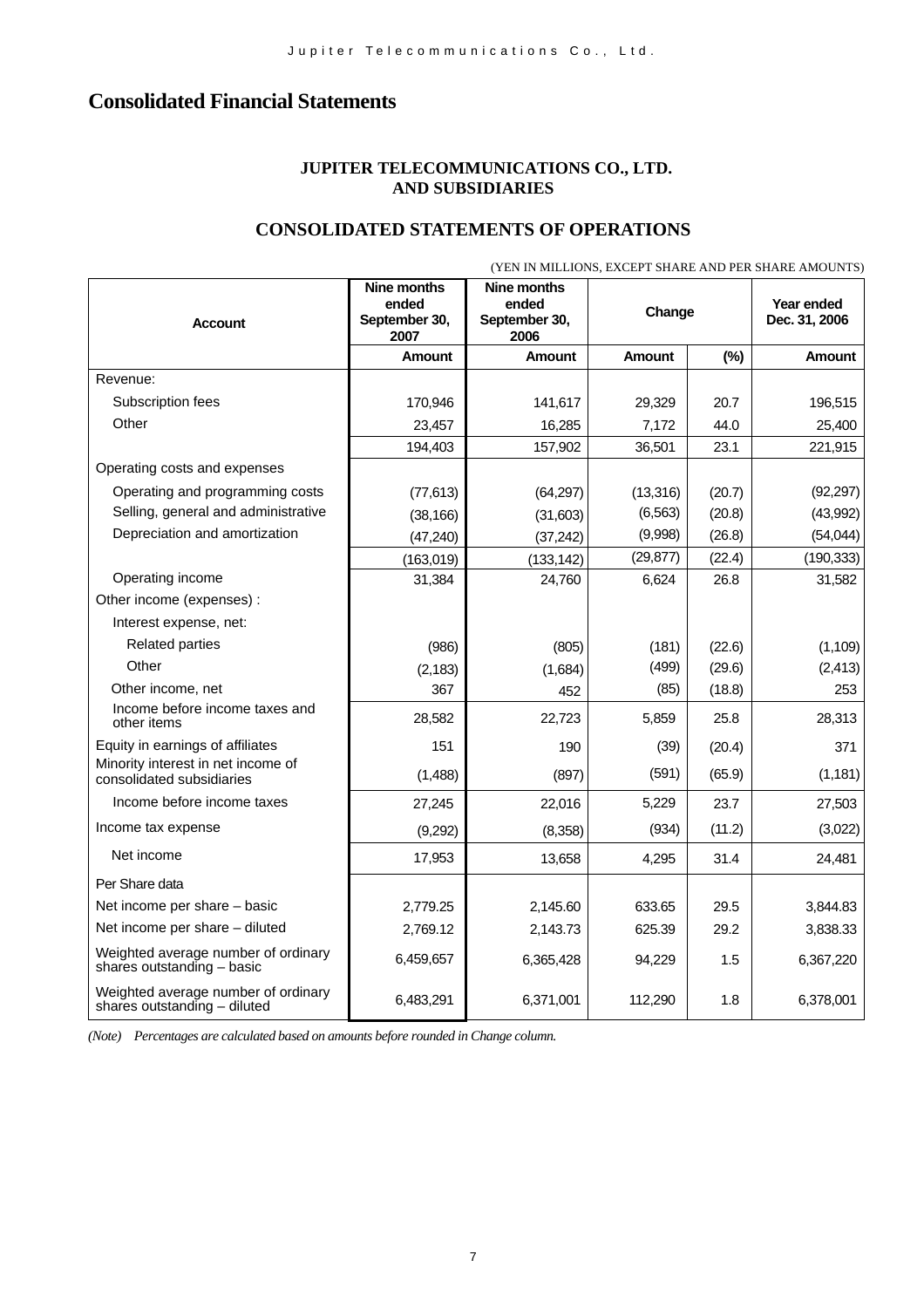### **JUPITER TELECOMMUNICATIONS CO., LTD. AND SUBSIDIARIES**

## **CONSOLIDATED BALANCE SHEETS**

(YEN IN MILLIONS)

|                                           | September 30, 2007 | December 31, 2006 | Change        |
|-------------------------------------------|--------------------|-------------------|---------------|
| <b>Account</b>                            | <b>Amount</b>      | Amount            | <b>Amount</b> |
| Current assets:                           |                    |                   |               |
| Cash and cash equivalents                 | 26,914             | 20,486            | 6,428         |
| Accounts receivable                       | 12,883             | 14,245            | (1, 362)      |
| Allowance for doubtful accounts           | (357)              | (378)             | 21            |
| Deferred tax asset - current              | 11,822             | 11,877            | (55)          |
| Prepaid expenses and other current assets | 4,848              | 4,669             | 179           |
| Total current assets                      | 56,110             | 50,899            | 5,211         |
| Investments:                              |                    |                   |               |
| Investments in affiliates                 | 16,676             | 2,469             | 14,207        |
| Investments in other securities, at cost  | 2,138              | 801               | 1,337         |
|                                           | 18,814             | 3,270             | 15,544        |
|                                           |                    |                   |               |
| Property and equipment, at cost:          |                    |                   |               |
| Land                                      | 2,789              | 2,845             | (56)          |
| Distribution system and equipment         | 514,910            | 480,363           | 34,547        |
| Support equipment and buildings           | 36,539             | 32,554            | 3,985         |
|                                           | 554,238            | 515,762           | 38,476        |
| Less accumulated depreciation             | (220, 806)         | (180, 594)        | (40, 212)     |
|                                           | 333,432            | 335,168           | (1,736)       |
|                                           |                    |                   |               |
| Other assets:                             |                    |                   |               |
| Goodwill                                  | 228,844            | 202,267           | 26,577        |
| Customer relationship, net                | 23,043             | 21,181            | 1,862         |
| Deferred tax assets - non current         | 4,196              | 5,629             | (1, 433)      |
| Other                                     | 9,689              | 7,534             | 2,155         |
|                                           | 265,772            | 236,611           | 29,161        |
| <b>Total assets</b>                       | 674,128            | 625,948           | 48,180        |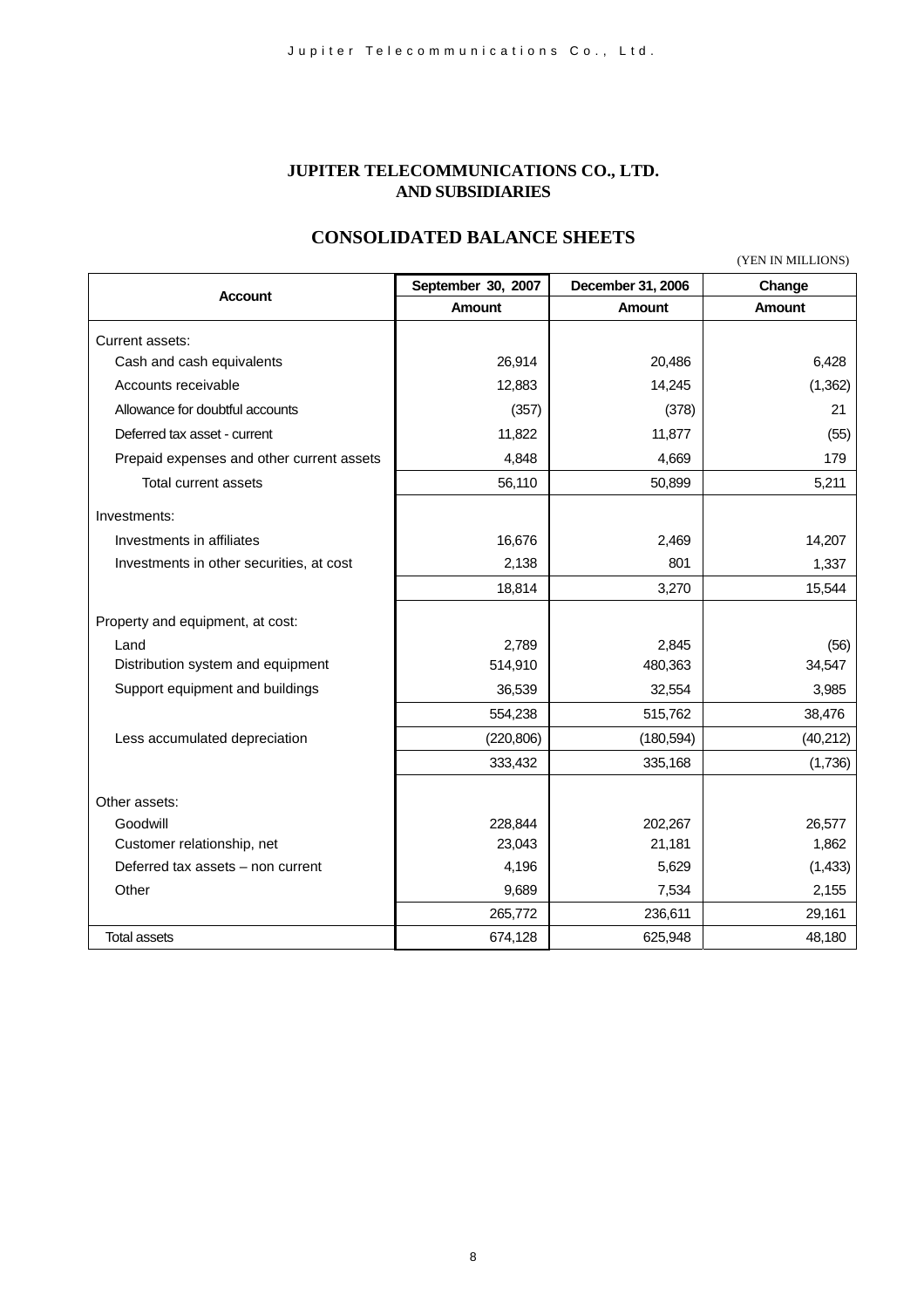#### (YEN IN MILLIONS)

|                                                       | September 30, 2007 | December 31, 2006 | Change        |
|-------------------------------------------------------|--------------------|-------------------|---------------|
| Account                                               | <b>Amount</b>      | <b>Amount</b>     | <b>Amount</b> |
| <b>Current liabilities:</b>                           |                    |                   |               |
| Short-term loans                                      | 1,990              | 2,000             | (10)          |
| Long-term debt-current portion                        | 19,520             | 16,158            | 3,362         |
| Capital lease obligations-current portion             |                    |                   |               |
| <b>Related parties</b>                                | 12,114             | 10,893            | 1,221         |
| Other                                                 | 1,996              | 1,988             | 8             |
| Accounts payable                                      | 21,300             | 26,166            | (4,866)       |
| Income taxes payable                                  | 4,847              | 3,411             | 1,436         |
| Deposit from related parties                          | 3,376              |                   | 3,376         |
| Deferred revenue - current                            | 5,756              | 4,862             | 894           |
| Accrued expenses and other liabilities                | 10,316             | 5,424             | 4,892         |
| <b>Total current liabilities</b>                      | 81,215             | 70,902            | 10,313        |
|                                                       |                    |                   |               |
| Long-term debt, less current portion                  | 147,989            | 173,455           | (25, 466)     |
| Capital lease obligations, less current portion:      |                    |                   |               |
| <b>Related parties</b>                                | 34,313             | 30,595            | 3,718         |
| Other                                                 | 5,366              | 6,986             | (1,620)       |
| Deferred revenue                                      | 54,375             | 55,044            | (669)         |
| Redeemable preferred stock of consolidated subsidiary | 500                | 500               |               |
| Deferred tax liability - non current                  | 8,206              | 4,604             | 3,602         |
| Other liabilities                                     | 5,655              | 2,516             | 3,139         |
| <b>Total liabilities</b>                              | 337,619            | 344,602           | (6,983)       |
|                                                       |                    |                   |               |
| Minority interests                                    | 4,931              | 4,050             | 881           |
|                                                       |                    |                   |               |
| Shareholders' equity:                                 |                    |                   |               |
| Ordinary shares no par value                          | 116,625            | 115,232           | 1,393         |
| Additional paid-in capital                            | 231,371            | 196,335           | 35,036        |
| Accumulated deficit                                   | (16, 118)          | (34,071)          | 17,953        |
| Accumulated other comprehensive income                | (300)              | (200)             | (100)         |
| Treasury stock                                        | (0)                | (0)               |               |
| Total shareholders' equity                            | 331,578            | 277,296           | 54,282        |
| Total liabilities and shareholders' equity            | 674,128            | 625,948           | 48,180        |

*(Note) The Company presented "Deferred tax liabilities–non current" separately from "Other Liabilities" for all periods presented*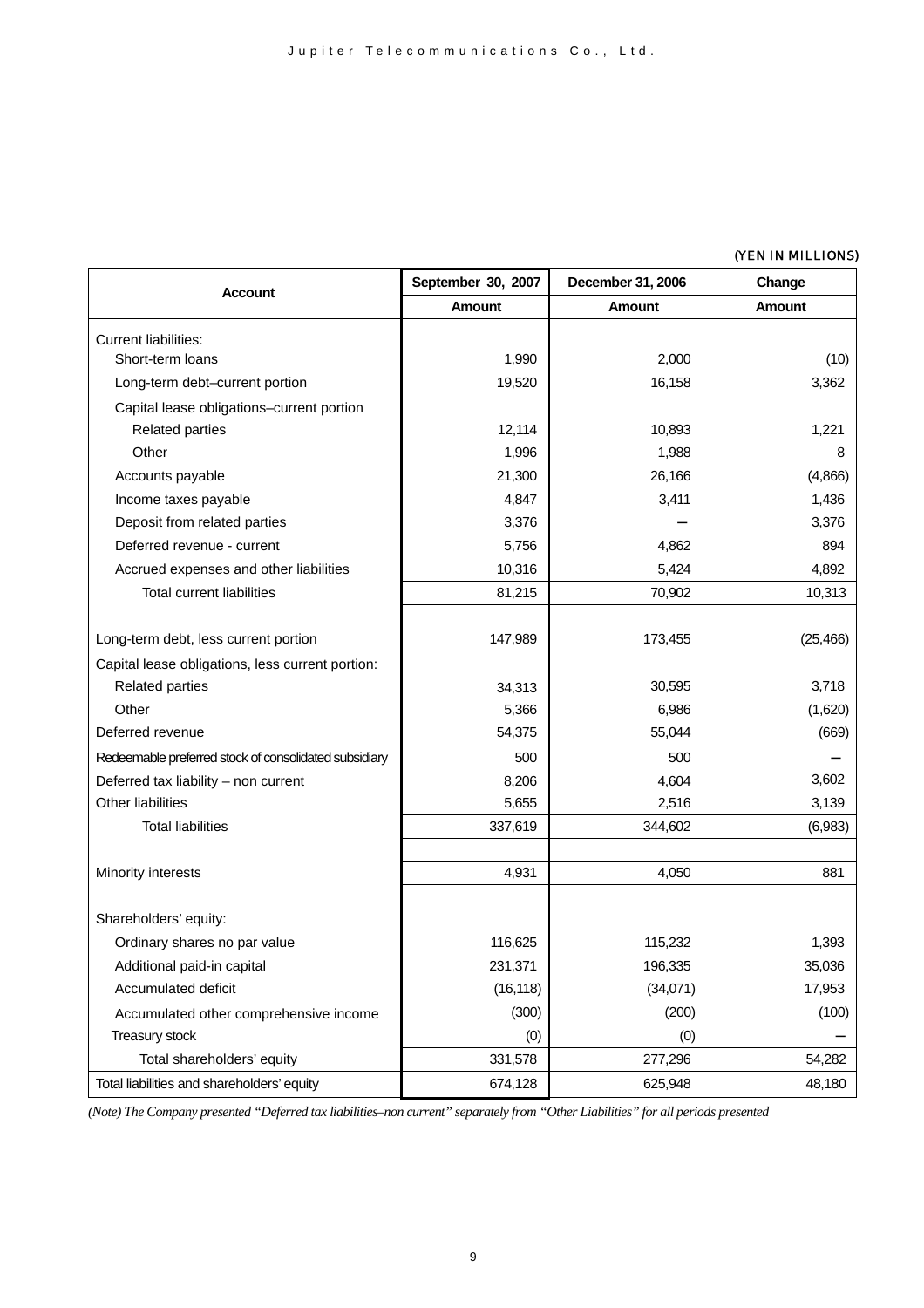### **JUPITER TELECOMMUNICATIONS CO., LTD. AND SUBSIDIARIES**

## **CONSOLIDATED STATEMENTS OF CASH FLOWS**

(YEN IN MILLIONS)

|                                                                                             | Nine months ended<br>September 30, 2007 | Nine months ended<br>September 30, 2006 | Year ended<br>December 31, 2006 |
|---------------------------------------------------------------------------------------------|-----------------------------------------|-----------------------------------------|---------------------------------|
| <b>Classification</b>                                                                       | Amount                                  | Amount                                  | Amount                          |
| Cash flows from operating activities:                                                       |                                         |                                         |                                 |
| Net income                                                                                  | 17,953                                  | 13,658                                  | 24,481                          |
| Adjustments to reconcile net income to net cash provided by<br>operating activities:        |                                         |                                         |                                 |
| Depreciation and amortization                                                               | 47,240                                  | 37,242                                  | 54,044                          |
| Equity in earnings of affiliates                                                            | (151)                                   | (190)                                   | (371)                           |
| Minority interest in net income of consolidated subsidiaries                                | 1,488                                   | 897                                     | 1,181                           |
| Stock compensation expenses                                                                 | 125                                     | 287                                     | 332                             |
| Deferred income taxes                                                                       | 416                                     | 4,719                                   | (1, 328)                        |
| Changes in operating assets and liabilities, excluding<br>effects of business combinations: |                                         |                                         |                                 |
| (Increase)/decrease in accounts receivable, net                                             | 2,783                                   | (826)                                   | 436                             |
| Increase in prepaid expenses and other current assets                                       | 581                                     | (2,779)                                 | (674)                           |
| (Increase)/decrease in other assets                                                         | (1,729)                                 | 643                                     | 1,102                           |
| Decrease in accounts payable                                                                | (2,270)                                 | (1,597)                                 | 864                             |
| Increase in accrued expenses and other liabilities                                          | 7,169                                   | 4,121                                   | 2,501                           |
| Decrease in deferred revenue                                                                | (502)                                   | (3,673)                                 | (2, 565)                        |
| Net cash provided by operating activities                                                   | 73,103                                  | 52,502                                  | 80,003                          |
| Cash flows from investing activities:                                                       |                                         |                                         |                                 |
| Capital expenditures                                                                        | (31, 334)                               | (34, 516)                               | (48, 460)                       |
| Acquisitions of new subsidiaries or merger, net of cash acquired                            | 634                                     | (56, 622)                               | (56, 137)                       |
| Loan to related party                                                                       | (3,766)                                 |                                         |                                 |
| Principle received from related party                                                       | 1,350                                   |                                         |                                 |
| Acquisition of minority interests in consolidated subsidiaries                              | (2,507)                                 | (6,667)                                 | (17, 587)                       |
| Other investing activities                                                                  | 339                                     | 839                                     | 583                             |
| Net cash used in investing activities                                                       | (35, 284)                               | (96, 966)                               | (121, 601)                      |
| Cash flows from financing activities:                                                       |                                         |                                         |                                 |
| Proceeds from issuance of common stock                                                      | 2,757                                   | 396                                     | 1,533                           |
| Change in short-term loans                                                                  | (300)                                   | (200)                                   | 93                              |
| Proceeds from long-term debt                                                                | 253                                     | 76,339                                  | 106,789                         |
| Principal payments of long-term debt                                                        | (22, 357)                               | (49, 620)                               | (66, 975)                       |
| Principal payments under capital lease obligations                                          | (11, 724)                               | (6, 647)                                | (13, 455)                       |
| Other financing activities                                                                  | (20)                                    | (1, 184)                                | (1, 184)                        |
| Net cash provided by (used in) financing activities                                         | (31, 391)                               | 19,084                                  | 26,801                          |
| Net increase/(decrease) in cash and cash equivalents                                        | 6,428                                   | (25, 380)                               | (14, 797)                       |
| Cash and cash equivalents at beginning of period                                            | 20,486                                  | 35,283                                  | 35,283                          |
| Cash and cash equivalents at end of period                                                  | 26,914                                  | 9,903                                   | 20,486                          |